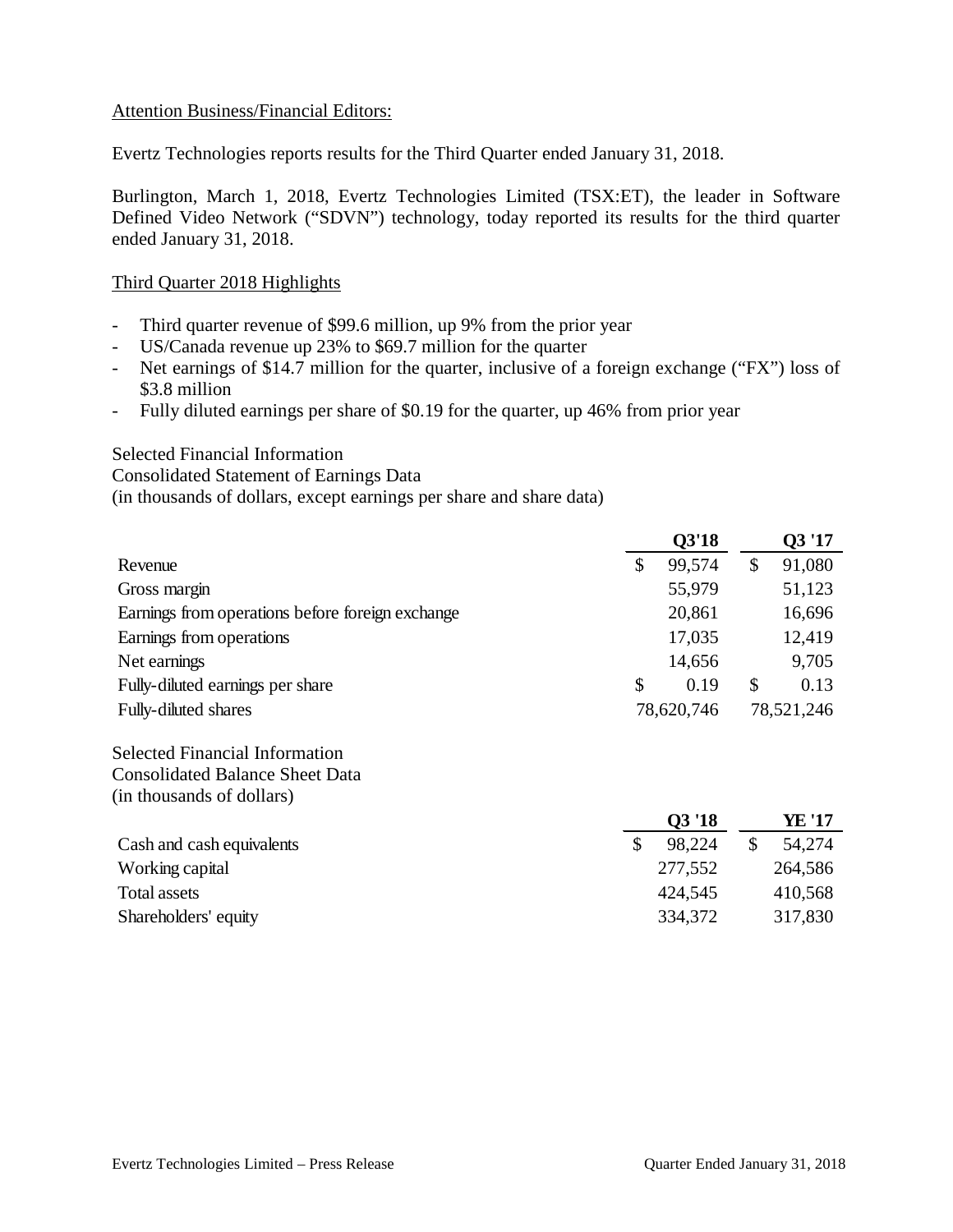# Revenue

For the quarter ended January 31, 2018, revenues were \$99.6 million, up 9% or \$8.5 million as compared to revenues of \$91.1 million for the quarter ended January 31, 2017. For the quarter, revenues in the United States/Canada region were \$69.7 million, up 23% or \$12.9 million as compared to \$56.8 million in the same quarter last year. The International region had revenues of \$29.8 million, compared to \$34.3 million in the same quarter last year.

# Gross Margin

For the quarter ended January 31, 2018 gross margin was \$56.0 million as compared to \$51.1 million in the same quarter last year. Gross margin percentage was approximately 56.2% as compared to 56.1% in the quarter ended January 31, 2017.

#### Earnings

For the quarter ended January 31, 2018 net earnings were \$14.7 million as compared to \$9.7 million in the corresponding period last year.

For the quarter ended January 31, 2018, earnings per share on a fully-diluted basis were \$0.19 as compared to \$0.13 in the corresponding period last year.

# Operating Expenses

For the quarter ended January 31, 2018 selling and administrative expenses were \$15.8 million as compared to \$15.5 million for the quarter ended January 31, 2017.

For the quarter ended January 31, 2018 gross research and development expenses were \$20.3 million as compared to \$18.5 million for the quarter ended January 31, 2017.

#### Liquidity and Capital Resources

The Company's working capital as at January 31, 2018 was \$277.6 million as compared to \$264.6 million on April 30, 2017.

Cash and cash equivalents were \$98.2 million as at January 31, 2018 as compared to \$54.3 million on April 30, 2017.

Cash generated from operations was \$50.7 million for the quarter ended January 31, 2018 as compared to \$25.9 million for the quarter ended January 31, 2017. Before taking into account taxes and the changes in non-cash working capital and current taxes, the Company generated \$12.9 million from operations for the quarter ended January 31, 2018 compared to \$13.4 million for the same period last year.

For the quarter, the Company generated \$2.6 million from investing activities which was principally driven by proceeds from disposal of property, plant and equipment of \$6.1 million partially offset by the purchase in capital assets of \$3.6 million.

For the quarter ended, the Company used cash in financing activities of \$8.9 million which was principally a result of the payment of dividends of \$13.8 million, partially offset by the issuance of Capital Stock pursuant to the Company's Stock Option Plan of \$4.9 million.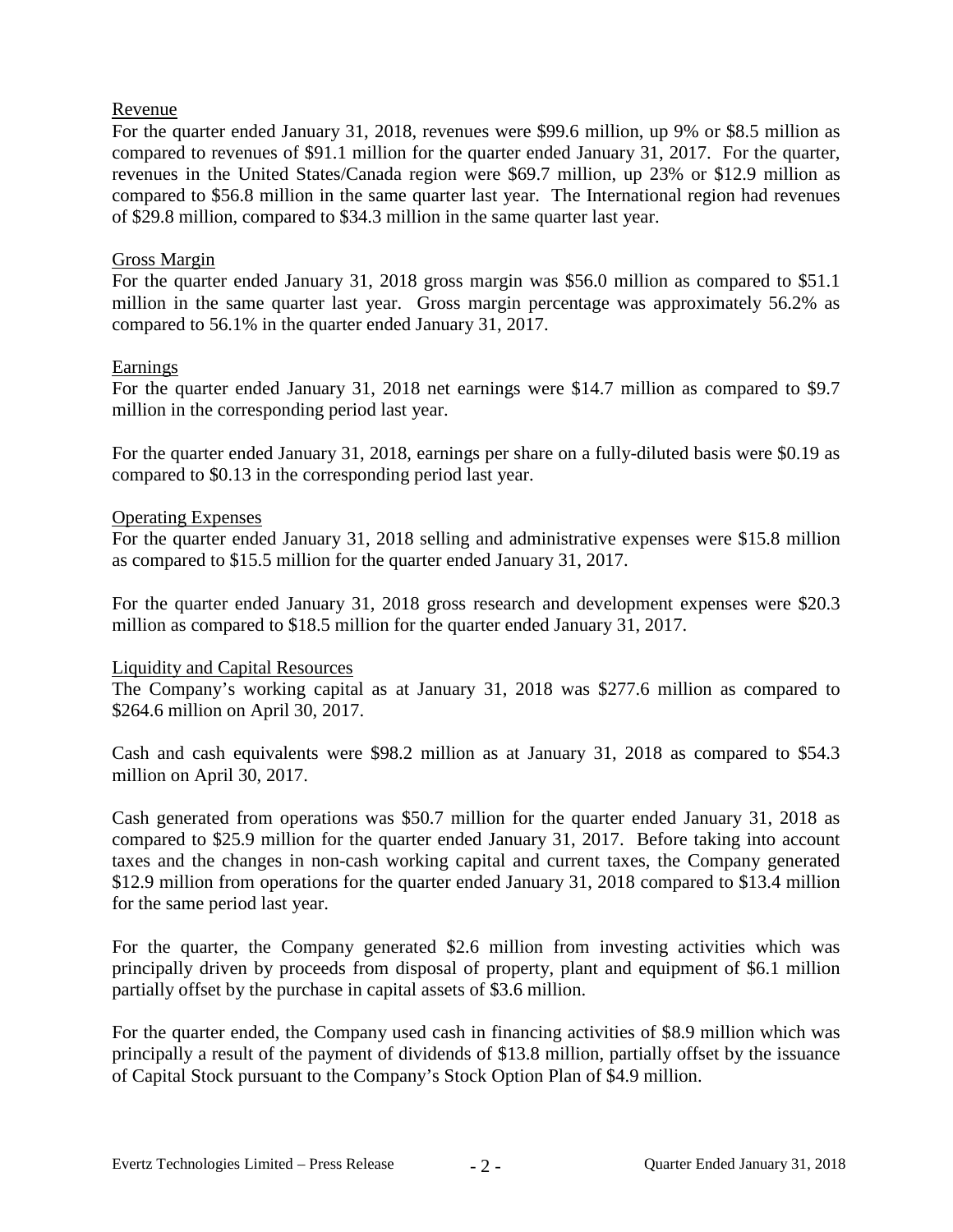# Shipments and Backlog

At the end of February 2018, purchase order backlog was in excess of \$76 million and shipments during the month of February 2018 were \$20 million.

# Dividend Declared

Evertz Board of Directors declared a regular quarterly dividend on March 1, 2018 of \$0.18 per share.

The dividend is payable to shareholders of record on March 9, 2018 and will be paid on or about March 16, 2018.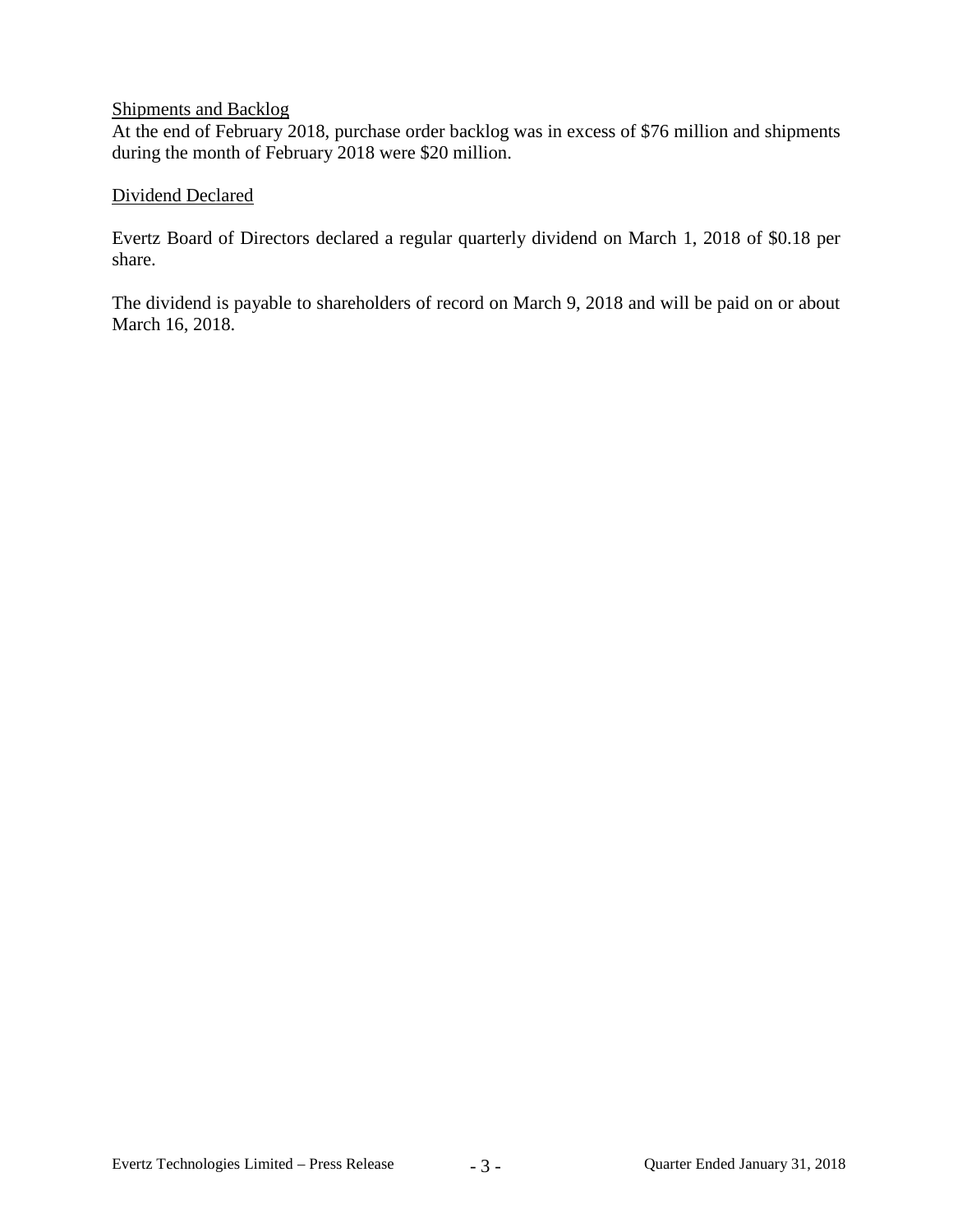# **Selected Consolidated Financial Information**

|                                                                | Three month period ended |             |              | Nine month period ended |       |             |    |                         |  |
|----------------------------------------------------------------|--------------------------|-------------|--------------|-------------------------|-------|-------------|----|-------------------------|--|
|                                                                |                          | January 31, |              |                         |       | January 31, |    |                         |  |
|                                                                |                          | 2018        |              | 2017                    |       | 2018        |    | 2017                    |  |
| Revenue                                                        | \$                       | 99,574      | \$           | 91,080                  | \$    | 309,844     | \$ | 277,698                 |  |
| Cost of goods sold                                             |                          | 43,595      |              | 39,957                  |       | 135,952     |    | 119,598                 |  |
| Gross margin                                                   |                          | 55,979      |              | 51,123                  |       | 173,892     |    | 158,100                 |  |
| Expenses                                                       |                          |             |              |                         |       |             |    |                         |  |
| Selling and administrative                                     |                          | 15,846      |              | 15,529                  |       | 47,699      |    | 45,704                  |  |
| General                                                        |                          | 1,451       |              | 2,567                   |       | 5,918       |    | 6,534                   |  |
| Research and development                                       |                          | 20,301      |              | 18,484                  |       | 59,787      |    | 53,757                  |  |
| Investment tax credits                                         |                          | (2,480)     |              | (2,153)                 |       | (7,781)     |    | (7,213)                 |  |
| Foreign exchange loss (gain)                                   |                          | 3,826       |              | 4,277                   |       | 9,188       |    | (5,777)                 |  |
|                                                                |                          | 38,944      |              | 38,704                  |       | 114,811     |    | 93,005                  |  |
| Earnings before undernoted                                     |                          | 17,035      |              | 12,419                  |       | 59,081      |    | 65,095                  |  |
| Finance income                                                 |                          | 234         |              | 658                     |       | 509         |    | 1,438                   |  |
| Finance costs                                                  |                          | (154)       |              | (74)                    |       | (359)       |    | (196)                   |  |
| Other income and expenses                                      |                          | 2,089       |              | (225)                   |       | 2,043       |    | (188)                   |  |
| Earnings before income taxes                                   |                          | 19,204      |              | 12,778                  |       | 61,274      |    | 66,149                  |  |
| Provision for (recovery of) income taxes                       |                          |             |              |                         |       |             |    |                         |  |
| Current                                                        |                          | 6,555       |              | 2,550                   |       | 18,925      |    | 18,191                  |  |
| Deferred                                                       |                          | (2,007)     |              | 523                     |       | (2,928)     |    | (1, 130)                |  |
|                                                                |                          | 4,548       |              | 3,073                   |       | 15,997      |    | 17,061                  |  |
| Net earnings for the period                                    | \$                       | 14,656      | $\mathbb{S}$ | 9,705                   | \$    | 45,277      | \$ | 49,088                  |  |
| Net earnings attributable to non-controlling interest          |                          | 124         |              | 68                      |       | 381         |    | 475                     |  |
| Net earnings attributable to shareholders                      |                          | 14,532      |              | 9,637                   |       | 44,896      |    | 48,613                  |  |
| Net earnings for the period                                    | \$                       | 14,656      | \$           | 9,705                   | \$    | 45,277      | \$ | 49,088                  |  |
|                                                                |                          |             |              |                         |       |             |    |                         |  |
| Earnings per share                                             |                          |             |              |                         |       |             |    |                         |  |
| Basic                                                          | \$                       | 0.19        | \$           | 0.13                    | \$    | 0.59        | \$ | 0.65                    |  |
| Diluted                                                        | \$                       | 0.19        | \$           | 0.13                    | \$    | 0.59        | \$ | 0.65                    |  |
|                                                                |                          |             |              |                         |       |             |    |                         |  |
| Consolidated Balance Sheet Data                                |                          |             |              | <b>January 31, 2018</b> | As at |             |    | As at<br>April 30, 2017 |  |
| Cash and cash equivalents                                      |                          |             | \$           | 98,224                  |       | \$          |    | 54,274                  |  |
| Inventory                                                      |                          |             | \$           | 173,091                 |       | \$          |    | 178,208                 |  |
| Working capital                                                |                          |             | \$           | 277,552                 |       | \$          |    | 264,586                 |  |
| Total assets                                                   |                          |             | \$           | 424,545                 |       | \$          |    | 410,568                 |  |
| Shareholders' equity                                           |                          |             | \$           | 334,372                 |       | \$          |    | 317,830                 |  |
| Number of common shares outstanding:                           |                          |             |              |                         |       |             |    |                         |  |
| Basic                                                          |                          |             |              | 76,481,746              |       |             |    | 75,742,746              |  |
| Fully-diluted                                                  |                          |             |              | 78,620,746              |       |             |    | 78,621,246              |  |
|                                                                |                          |             |              |                         |       |             |    |                         |  |
| Weighted average number of shares outstanding:<br><b>Basic</b> |                          |             |              |                         |       |             |    |                         |  |
|                                                                |                          |             |              | 76,338,379              |       |             |    | 75,040,113              |  |
| Fully-diluted                                                  |                          |             |              | 76,502,893              |       |             |    | 75,374,204              |  |